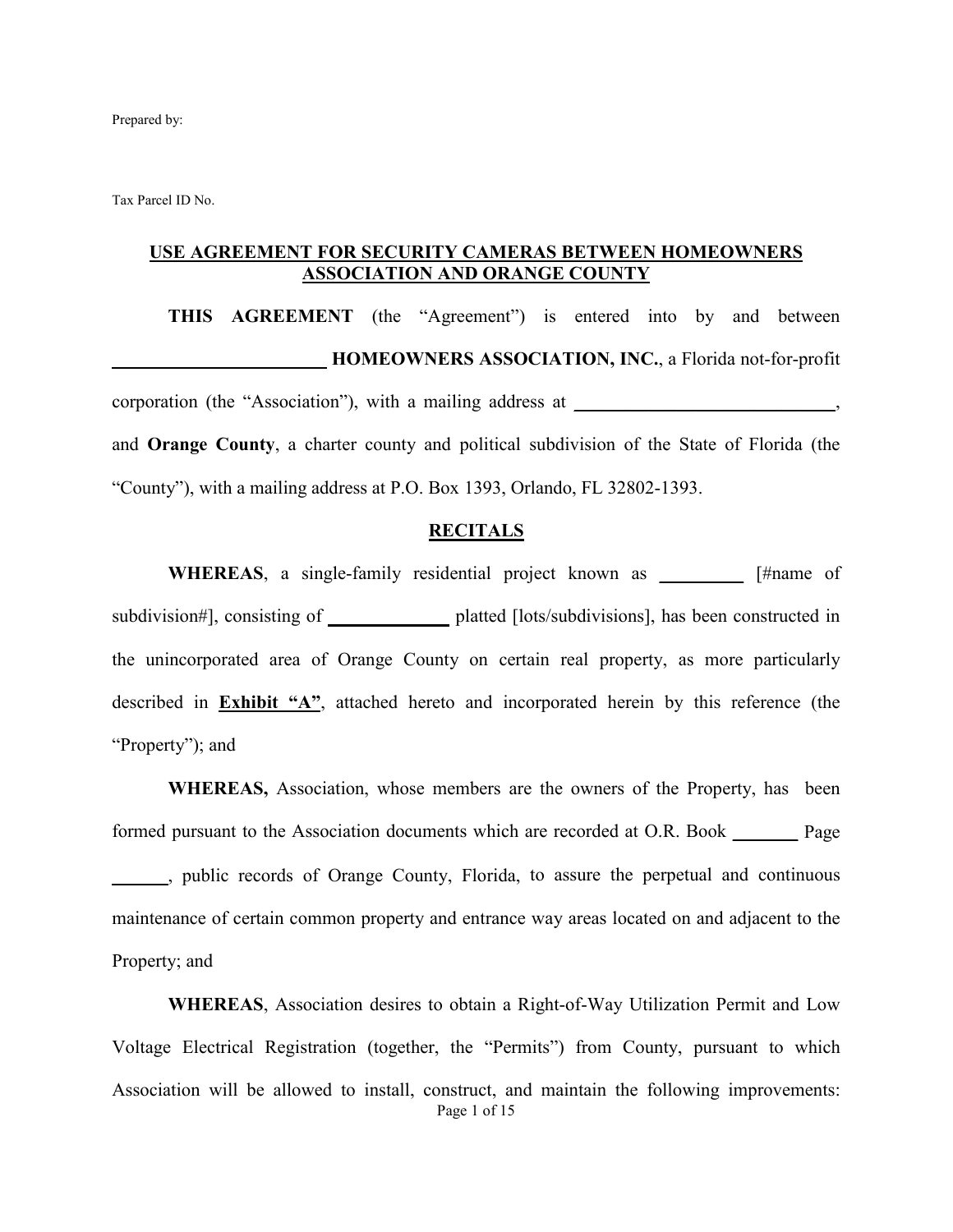**security camera(s), any associated components, electronics, or any other equipment necessary to operate such camera(s), any pole(s) to which such camera(s) will be attached, and associated signage within the right-of-way** (collectively, the "Improvement(s)"), in the roads, medians, and parkways, located within the existing public rights-of-way adjacent to the Property and/or located within those areas which have been dedicated via plat or deed to public use (collectively, the "Dedicated Areas"), said Dedicated Areas being within the boundaries of or adjacent to the Property, as more particularly described in composite **Exhibit "A"**; and

**WHEREAS**, County requires that Association undertake certain commitments and covenants to assure the perpetual and continuous maintenance of any such Improvement(s).

**NOW, THEREFORE**, in consideration of the foregoing and of the terms and conditions set forth herein, the parties agree as follows:

1. **RECITALS**. The foregoing recitals are true and correct and form a material part of this Agreement.

Page 2 of 15 2. **RIGHT-OF-WAY UTILIZATION PERMIT AND LOW VOLTAGE ELECTRICAL REGISTRATION**. County shall issue the Permits to Association subject to the terms of this Agreement. Association shall not, while installing, maintaining, or removing the Improvement(s), damage or disturb any portion of the Dedicated Areas without prior written approval by County and County's prior written approval of a plan to restore the Dedicated Areas. Nothing contained herein or by virtue of the issuance of the Permits shall give or grant to Association any ownership rights to any portion of the Dedicated Areas. Furthermore, nothing contained herein or by virtue of the issuance of the Permits shall give or grant to Association any license, privilege, or right to install, construct, or maintain any of the Improvements outside the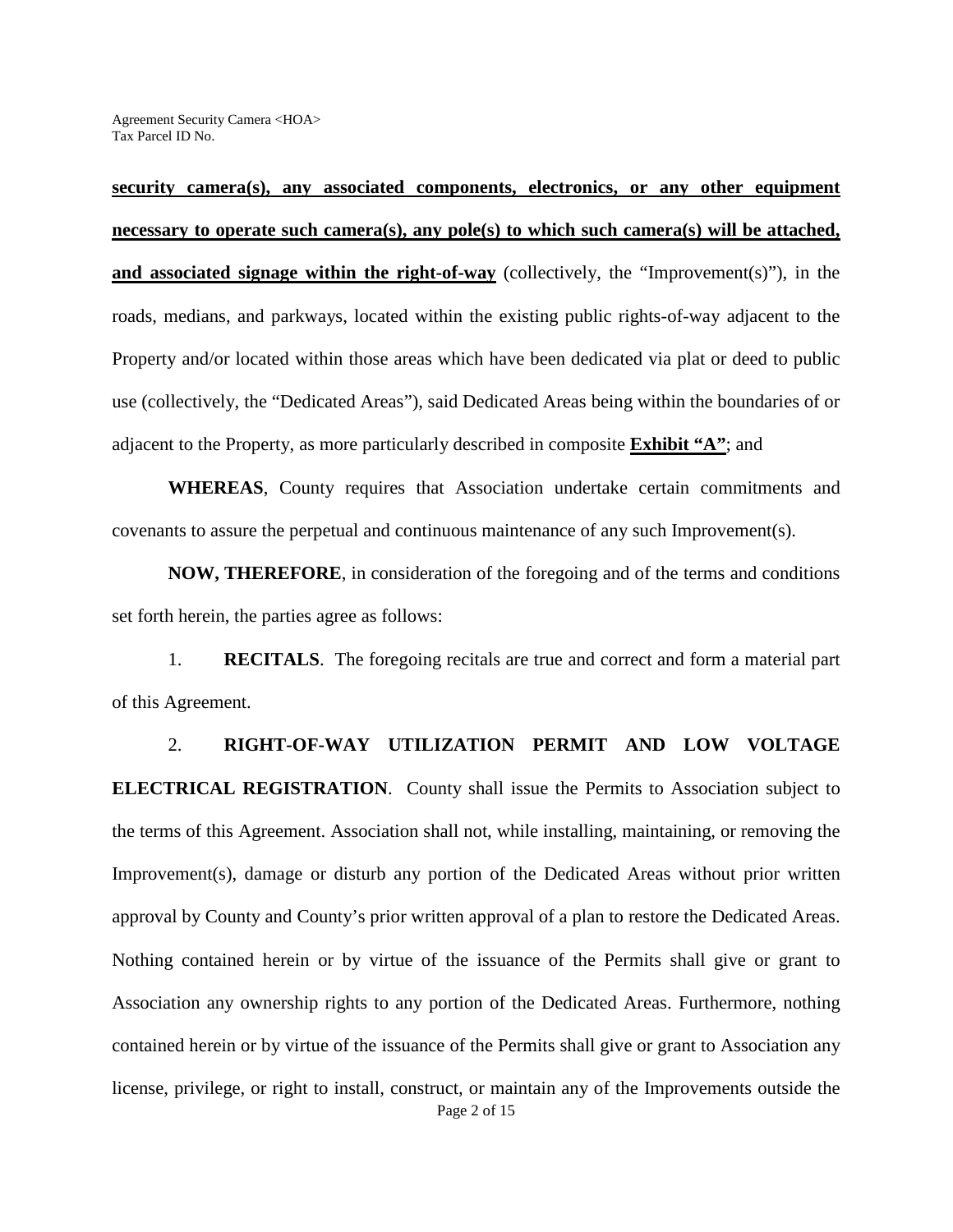Dedicated Areas. Moreover, in the event the Association needs any other type of permit or approval to install, construct, or maintain any of the Improvements, it shall be the Association's responsibility to apply for and obtain any such permit or approval at its sole expense before installation, construction, or maintenance.

3. **IMPROVEMENTS**. Any improvement that, in County's sole opinion, may impede the functional operation of planned, proposed, or existing utilities or facilities shall not be permitted under this Agreement. The Improvement(s) shall be established and maintained in such a manner as will not interfere with the use of the Dedicated Areas by the public nor create a safety hazard on such Dedicated Areas.

4. **REMOVAL/RELOCATION**. If, in the sole opinion of County, the Improvement(s):

- a. Presents a safety and/or traffic operational hazard, or
- Page 3 of 15 b. Interferes with any construction, reconstruction, alteration, improvement(s), or maintenance which County desires to perform on, around, or under the Dedicated Areas, then Association, upon receipt of a written notice from County, shall remove, repair, or relocate the Improvement(s) as requested by County and to County's satisfaction within thirty (30) days of receipt of said notice, or, in the event such notice is returned as undeliverable to Association's address above, within thirty (30) days of the first date of publication of legal notice, which publication shall appear in not less than two weekly issues of a newspaper of general circulation in Orange County, Florida. Any such relocation, repair, or removal of the Improvement(s) shall be at the sole expense of Association and at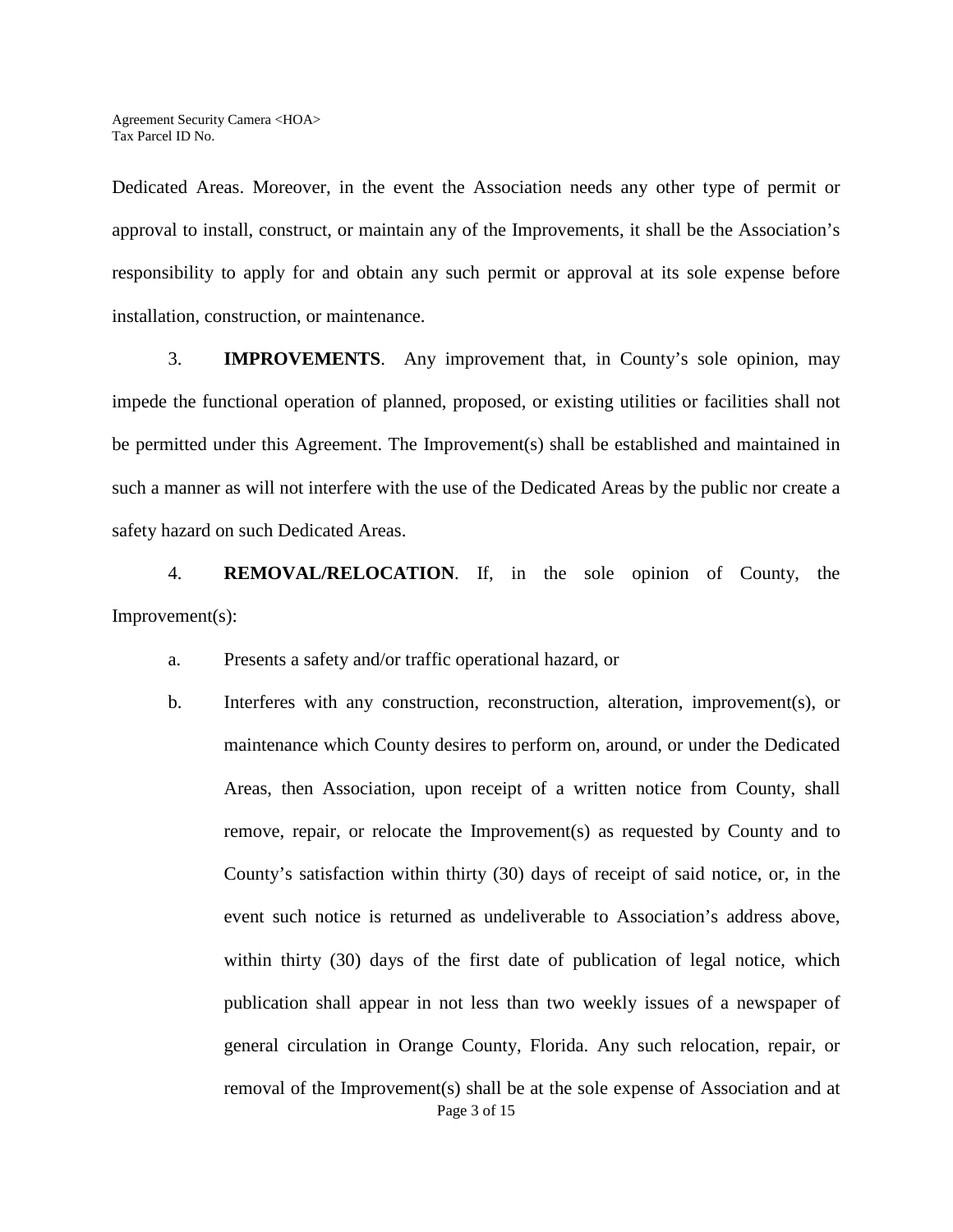no cost to County.

5. **INDEMNIFICATION**. To the fullest extent permitted by law, Association shall defend, indemnify, and hold County and its agents, officials and employees, harmless from and against all claims, damages, losses, and expenses, including reasonable attorney fees and costs, arising out of, or resulting in whole or in part from, any act or omission of the Association or their contractors, subcontractors, agents or employees. The remedy provided to County by this paragraph shall be in addition to and not in lieu of any other remedy available under the Agreement or applicable law and shall survive the termination of this Agreement. Association shall defend, indemnify, and hold County harmless (and any governmental body or utility authority properly using the Dedicated Areas) from and against all expenses, costs, or claims for any damages to the Improvement(s) which may result from the use of the Dedicated Areas by County or any other governmental body or authority due to maintenance, construction, installation, or other proper use within the Dedicated Areas.

Page 4 of 15 6. **INSURANCE**. Throughout the duration of this Agreement, Association shall procure and maintain on a primary basis, and solely at their cost and expense, insurance of the types and limits, including endorsements, described herein. The requirements contained herein, as well as County's review or acceptance of insurance maintained by Association, is not intended to and shall not in any manner limit or qualify the liabilities or obligations assumed by Association under this Agreement. Insurance carriers providing coverage must be authorized and/or eligible to conduct business in State of Florida and must possess a current A.M. Best's Financial Strength Rating of A- Class VIII or better. Association shall require and ensure that each of its contractors and/or subcontractors maintains insurance until the completion of their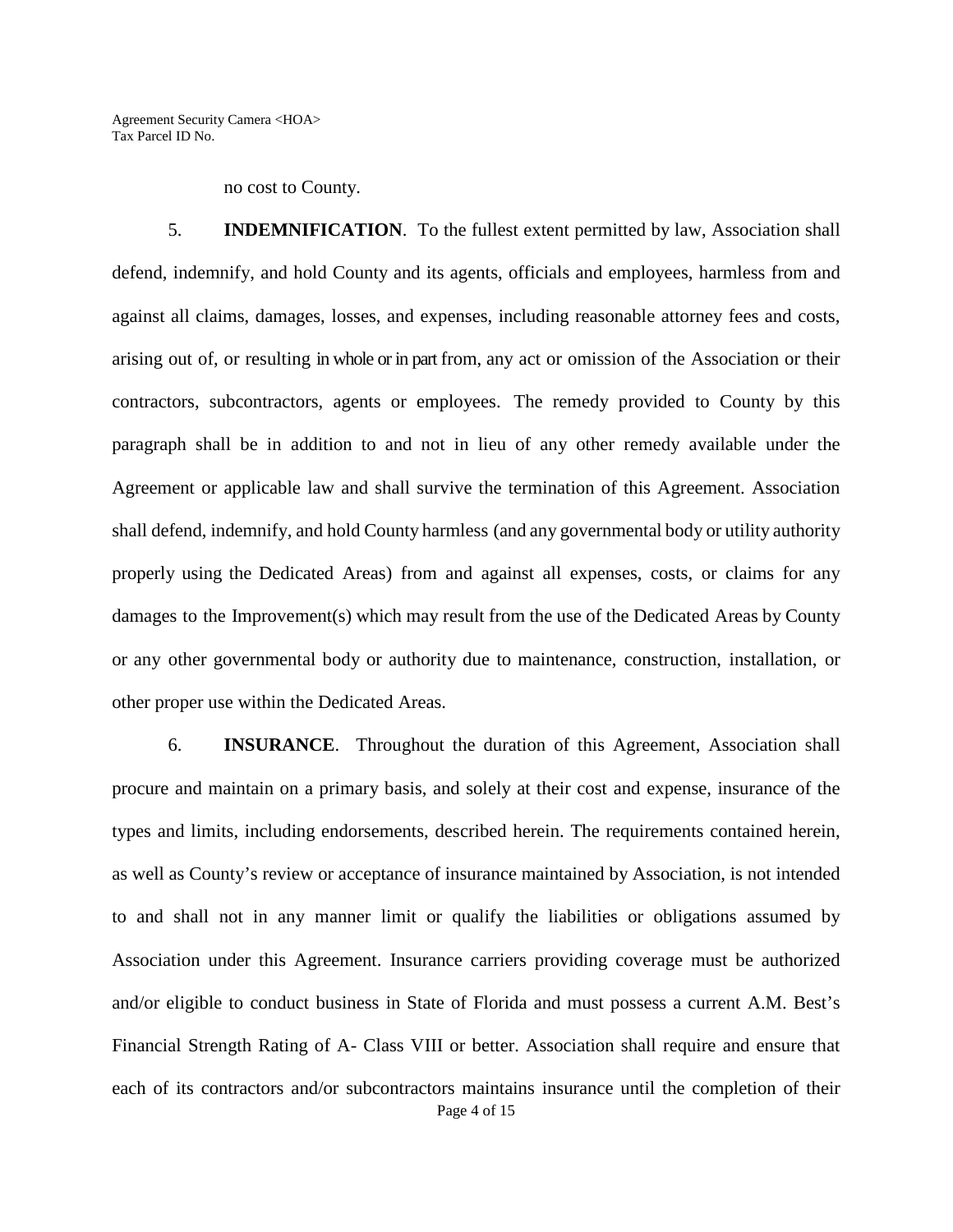work under any contract associated with this Agreement. Failure of Association to maintain appropriate and adequate insurance coverage for itself or for any other persons or entities for whom it is responsible, or to ensure that its contractors or subcontractors maintain such coverage, shall not relieve Association of any contractual responsibility, obligation, or liability. The required coverage shall be as follows:

 - Commercial General Liability coverage issued on the most recent version of the ISO form as filed for use in Florida or its equivalent, with a limit of liability of not less than \$1,000,000 per occurrence. Association further agrees that coverage shall not contain any endorsement(s) excluding or limiting Product/Completed Operations, Contractual Liability, or Separation of Insureds. The General Aggregate limit shall either apply separately to this Agreement or shall be at twice the required occurrence limit.

- Association shall endorse County as an Additional Insured with a CG 20 26 Additional Insured-Designated Person or Organization endorsement, or its equivalent, to all commercial general liability policies. This provision shall be listed in the name of the Orange County Board of County Commissioners.

Page 5 of 15 Within thirty (30) days of the Effective Date of this Agreement, as defined herein, and at any time prior to execution and commencement of any operations under this Agreement, Association shall provide the County with current Certificates of Insurance. The type and amount of coverage shall be clearly stated on the face of each certificate. Each certificate shall name County as an additional insured, and shall contain a provision which forbids any cancellation, change, material alteration, or renewal of coverage without providing forty-five (45) days prior written notice to County. In addition to such certificates, Association shall provide copies of the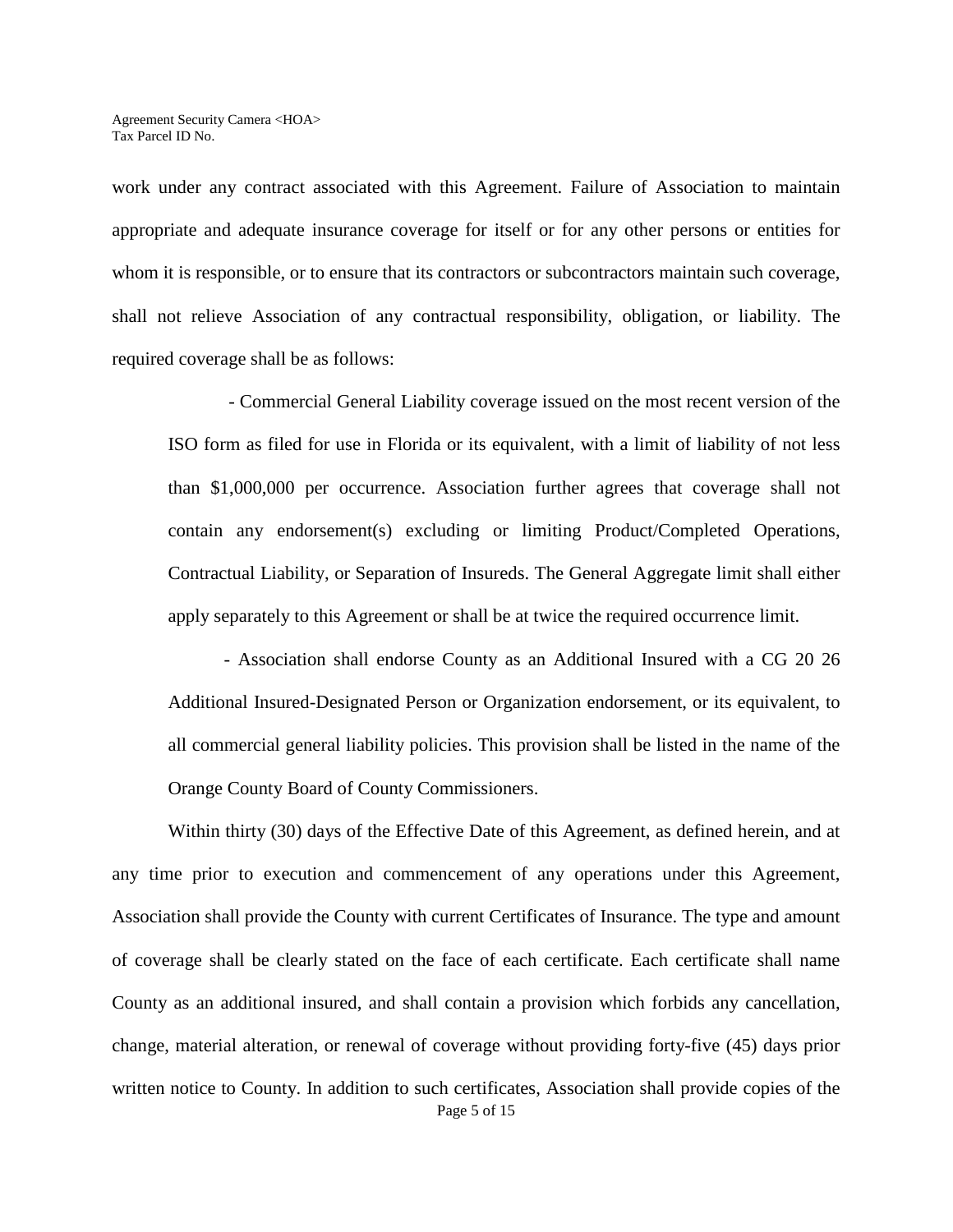Additional Insured Endorsement(s) and all Waiver of Subrogation endorsements as required herein. Renewal certificates shall be submitted annually within thirty (30) days of renewal. Any insurance certificates, endorsements, or copies thereof required hereunder shall be provided to the Manager of Development Engineering Division of the County's Public Works Department at 4200 South John Young Parkway, Orlando, FL 32839.

# 7. **ASSOCIATION'S UNCONDITIONAL COVENANT TO COMPLY AND MAINTAIN.**

a. Association unconditionally covenants and agrees to comply with all terms set forth herein including, but not limited to, its obligations to satisfy the costs associated with installation of any Improvement(s) pursuant to a plan approved in advance by the County and to remove said Improvement(s) at its sole cost and expense upon reasonable demand from County as further detailed herein. Association represents and warrants that: (1) prior to entering into this Agreement, it held a duly-noticed meeting(s) to inform the owners of the Property of the plan to install the Improvement(s) and to enter into this Agreement, and (2) it has the authority to enter into this Agreement and to expend Association funds to satisfy its obligations hereunder and that no further approval is required to expend said funds other than routine Board of Directors' resolution. In no event shall County become responsible for any costs associated with installation, removal, re-installation, or maintenance of any and all Improvement(s) approved by County.

Page 6 of 15 b. Association shall establish in its annual budget a reserve account, as set forth in § 720.303, Florida Statutes, in an amount sufficient to fully reimburse County for any costs County may incur (the "Reserve") as a result of Association's failure to perform any of its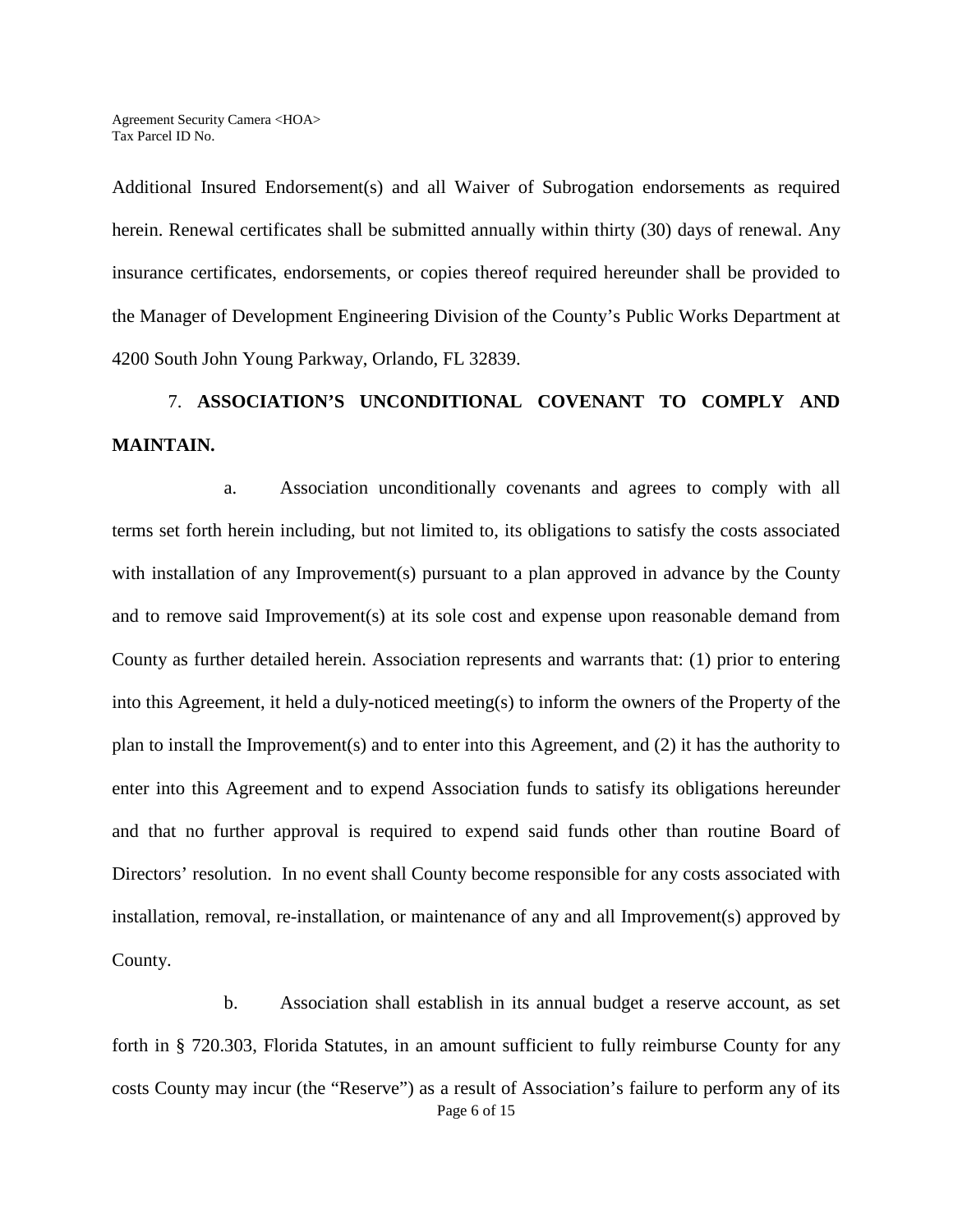obligations under this Agreement. The amount of the Reserve shall be based on the deferred maintenance cost of the Improvement(s) which shall include the cost of maintenance and removal of the Improvement(s), and the cost of potential repairs to the Dedicated Areas, all as determined by the County. In the event Association fails to maintain or remove the Improvement(s) permitted by County, County shall have the option to remove the Improvement(s) and Association shall have the unconditional obligation to fully reimburse County from the Reserve for any said costs County may incur. Additionally, Association shall annually budget for the Reserve in the agreed upon amount and shall notify County, at the address listed in Section 6 hereof, if any budget is approved which waives the Reserve or does not maintain the agreed upon level of funding in the Reserve. Notwithstanding the language in Section 10 hereof, waiver or reduction of the agreed upon amount of the Reserve is cause for immediate termination of this Agreement and revocation of the Permits by the County.

c. Association shall comply with all County policies and standards for the installation of the Improvement(s) and shall coordinate all Improvement requests through the County's Public Works Department. All Improvement(s) installed by or for the benefit of the Association shall substantially adhere to the "Improvement Requirements" attached hereto and incorporated herein by reference as **Exhibit "B"**.

 d. Association shall, at all times throughout the term of this Agreement, validly maintain its corporate existence with the State of Florida, Division of Corporations, and annually provide proof of good standing to the Manager of the County's Development Engineering Division at the address listed in Section 6 above.

> Page 7 of 15 e. Association's financial obligation to reimburse the County for any costs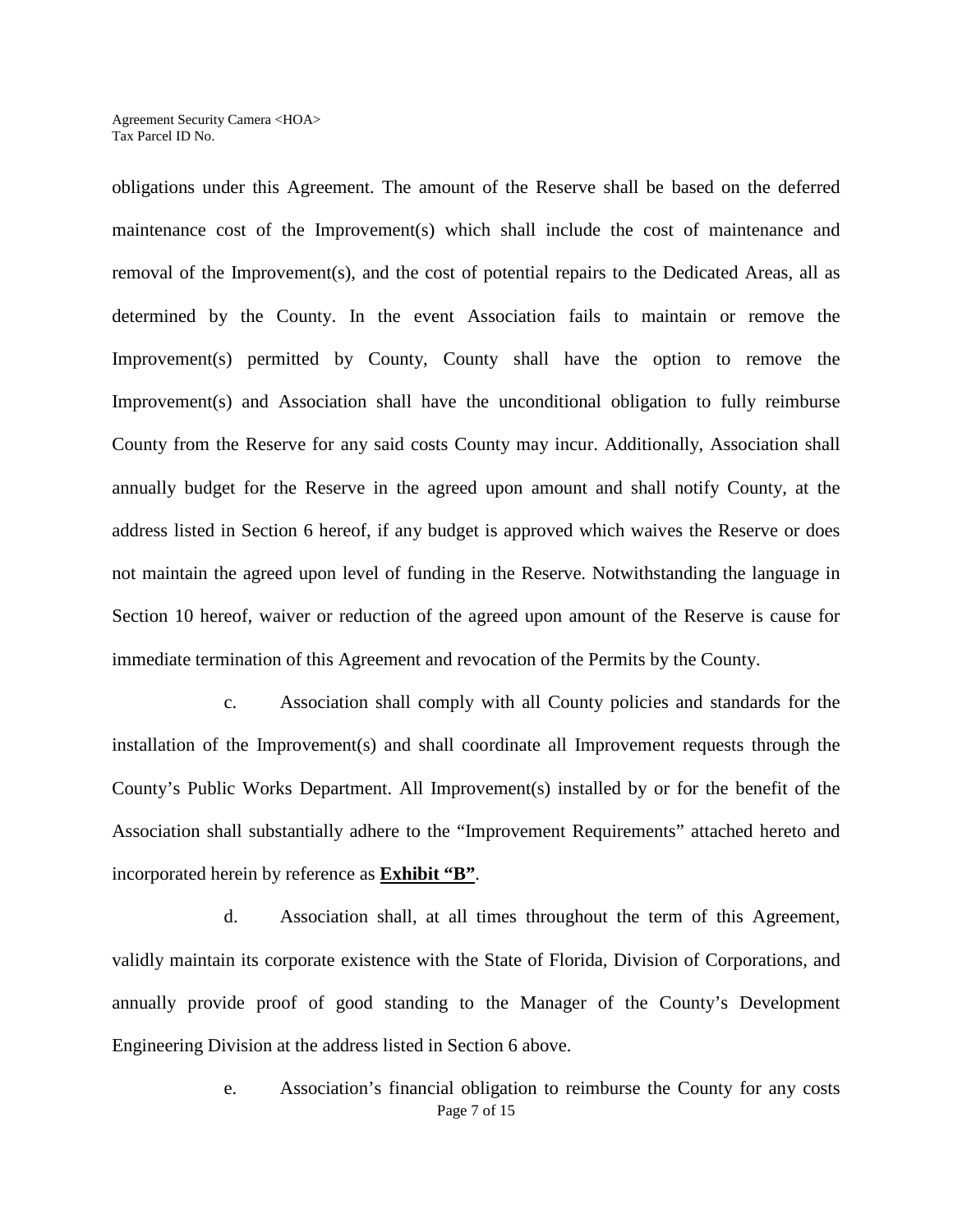County may incur related to this Agreement or the Improvements shall survive the termination of this Agreement.

8. **RECORDING.** This Agreement shall be recorded against the Property in the Public Records of Orange County, Florida within thirty (30) days of its execution at the Association's expense. Promptly upon execution of this Agreement by the Association, but prior to execution of the Agreement by the County, Association shall pay to County an amount equal to the applicable cost of recording this Agreement in the Public Records of Orange County, Florida.

9. **COVENANTS RUNNING WITH THE LAND.** The provisions of this Agreement shall constitute covenants running with the land or an equitable servitude upon the land, as the case may be, applicable to all of the Property described herein or any portion thereof. Furthermore, this Agreement shall be binding on all parties having any right, title, or interest in the Property described herein, or any portion thereof, and their heirs, personal representatives, successors, and assigns. Association declares that the Property described in this Agreement and any portion thereof shall be held, sold, and conveyed subject to the provisions of this Agreement. This Agreement shall inure to the benefit of and be enforceable by County and its legal representatives, successors, and assigns.

Page 8 of 15 10. **DURATION.** The provisions, restrictions, and covenants of this Agreement shall run with and bind the land for a period of five (5) years from the date this Agreement is recorded in the Public Records of Orange County, Florida. Thereafter, this Agreement shall be automatically extended for successive periods of five (5) years each, unless a written instrument agreeing to terminate or revoke said provisions, restrictions, and covenants is approved by a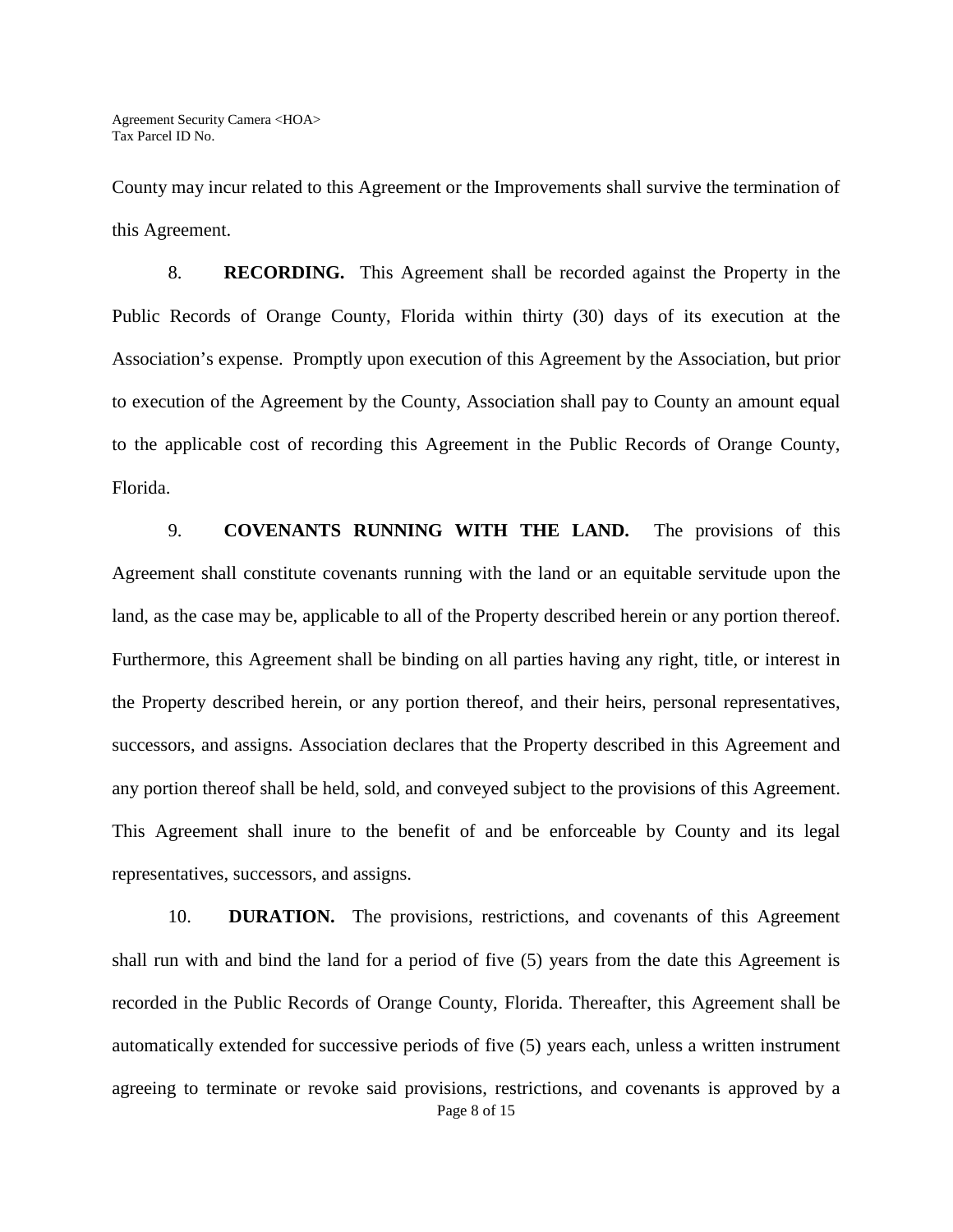majority of the Orange County Board of County Commissioners and the Association. No such agreement to terminate or revoke shall be effective until said written instrument has been signed, acknowledged, and recorded in the Public Records of Orange County, Florida. Notwithstanding any of the above provisions, County shall have the right to unilaterally cancel this Agreement upon forty-five (45) days prior written notice to Association. No such cancellation shall be effective until a written instrument has been executed and acknowledged by the Board of County Commissioners and recorded in the Public Records of Orange County, Florida. Should the Association desire to remove the Improvement(s), Association shall notify County in writing and, upon County's written approval of a plan to restore the Dedicated Areas, and County's final sign-off of the implementation of said plan and removal of the Improvement(s), this Agreement shall terminate once a written instrument acknowledging such termination has been executed and acknowledged by the Board of County Commissioners and recorded in the Public Records of Orange County, Florida.

11. **NO MSTU or MSBU.** In light of the purpose and intent of this Agreement, the Association understands and agrees that during the term of this Use Agreement, the County will not entertain or process any petition to establish a Municipal Service Taxing Unit (MSTU) or a Municipal Service Benefit Unit (MSBU) for the Improvements in **\_\_\_\_\_\_\_\_\_\_\_\_\_\_\_\_** [#name of subdivision#].

Page 9 of 15 12. **AMENDMENT.** The provisions, restrictions, and covenants of this Agreement shall not be modified or amended except in a written instrument approved by a majority of the Orange County Board of County Commissioners and by the Association. No such modification or amendment shall be effective until said written instrument has been signed, acknowledged,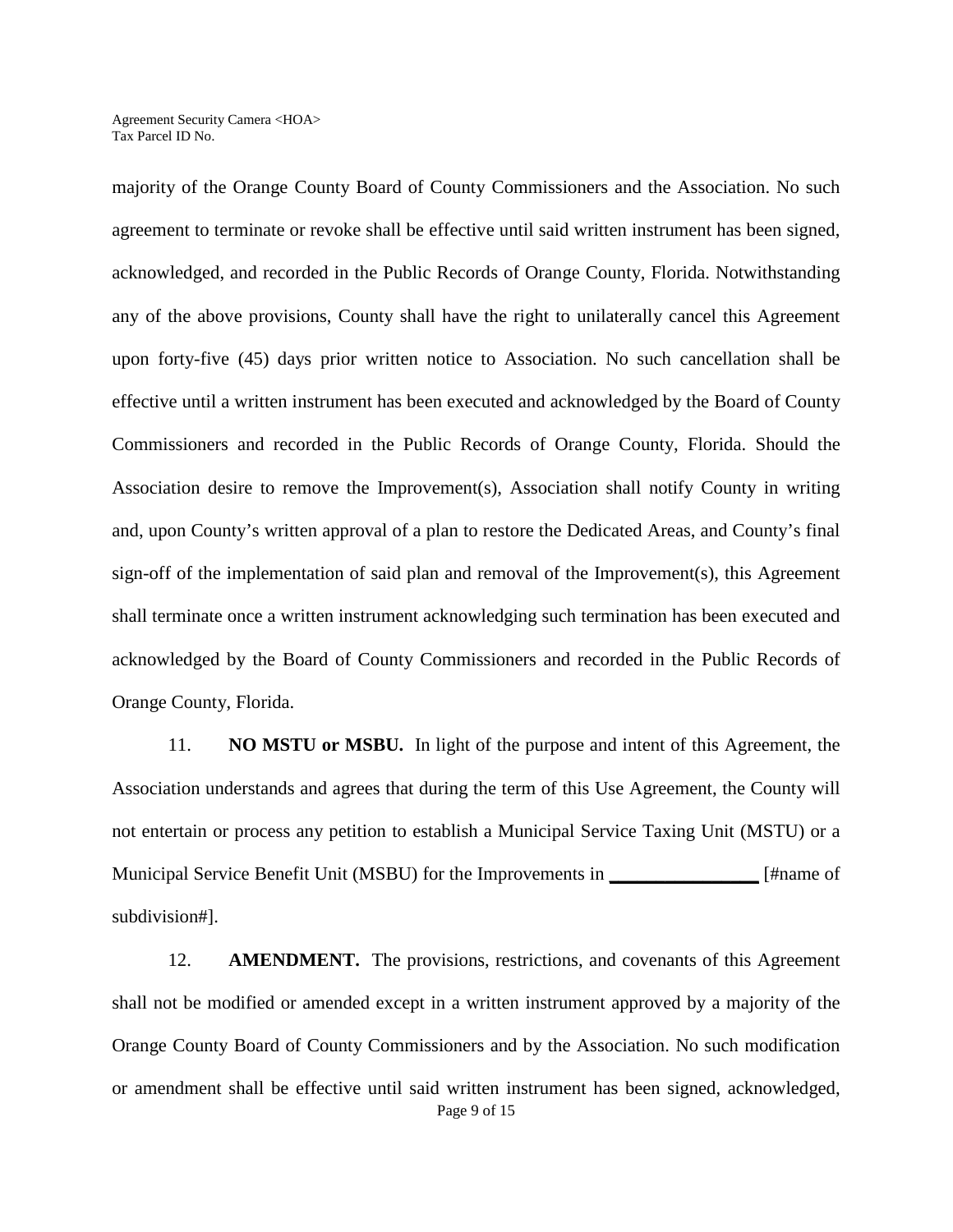and recorded in the Public Records of Orange County, Florida.

13. **COMPLIANCE WITH APPLICABLE LAWS**. Association shall comply with all applicable laws and county ordinances, including the Orange County Right-of-Way Utilization Regulations, codified at Section 21-171, et seq., Orange County Code and any laws regarding to the installation, maintenance, and use of the Improvements.

14. **DISCLAIMER OF COUNTY RESPONSIBILITY**. Nothing contained herein shall create any obligation on the part of County to maintain or participate in the maintenance of the Improvement(s). *THE COUNTY WILL NOT OWN, MONITOR, ACCESS, OR OTHERWISE CONTROL THE IMPROVEMENT(S), OR THE DATA GENERATED THEREFROM, DESCRIBED IN THIS AGREEMENT.*

15. **NOTICE.**Any notice delivered with respect to this Agreement shall be in writing and be deemed to be delivered (whether or not actually received) (i) when hand delivered to the person(s) hereinafter designated, or (ii) upon deposit of such notice in the United States Mail, postage prepaid, certified mail, return receipt requested, addressed to the person at the address set forth opposite the party's name below, or to such other address or other person as the party shall have specified by written notice to the other party delivered in accordance herewith:

As to Association:

Attention:

With copy to: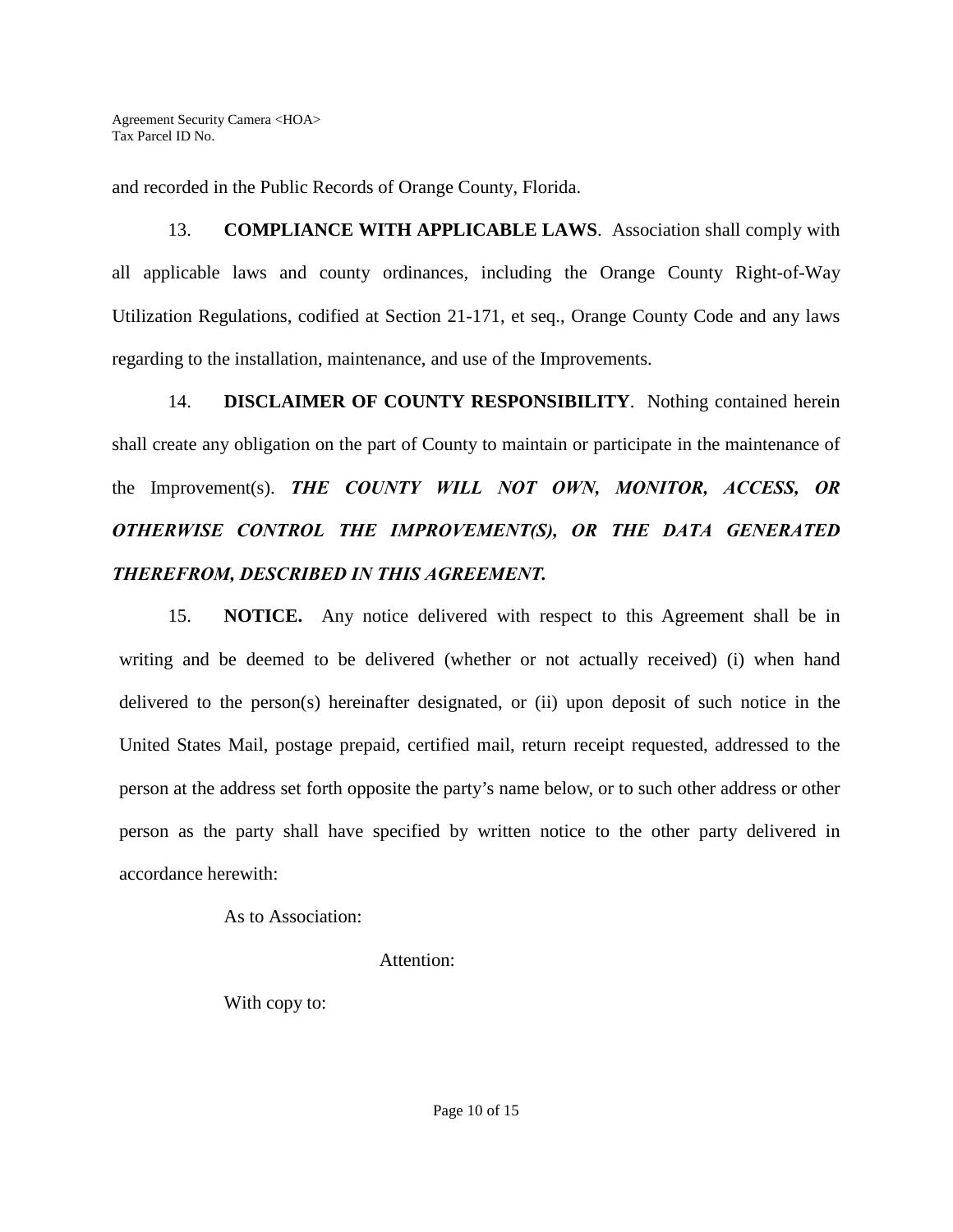| As to County: | <b>Orange County Administrator</b><br>201 South Rosalind Avenue, 5 <sup>th</sup> Floor<br>Orlando, Florida 32801                                |
|---------------|-------------------------------------------------------------------------------------------------------------------------------------------------|
| With copy to: | Manager, Development Engineering Division<br><b>Orange County Public Works Department</b><br>4200 South John Young Parkway<br>Orlando, FL 32839 |

16. **APPLICABLE LAW.** This Agreement and the provisions contained herein shall be construed, controlled, and interpreted according to the laws of the State of Florida and in accordance with the Orange County Code.

17. **CONSTRUCTION OF AGREEMENT; SEVERABILITY.** Captions of the Sections and Subsections of this Agreement are for convenience and reference only, and the words contained therein shall in no way be held to explain, modify, amplify, or aid in the interpretation, construction, or meaning of the provisions of this Agreement. If any provision of this Agreement, the deletion of which would not adversely affect the receipt of any material benefits by any party hereunder or substantially increase the burden of any party hereunder, shall be held to be invalid or unenforceable to any extent by a court of competent jurisdiction, the same shall not affect in any respect whatsoever the validity or enforceability of the remainder of this Agreement.

18. **COUNTERPARTS**. This Agreement may be executed in the same number of counterparts as there are parties to this Agreement, each of which shall be deemed to be an original and all of which together shall constitute one and the same instrument.

19. **EFFECTIVE DATE**. This Agreement shall take effect upon being recorded in the Public Records of Orange County, Florida.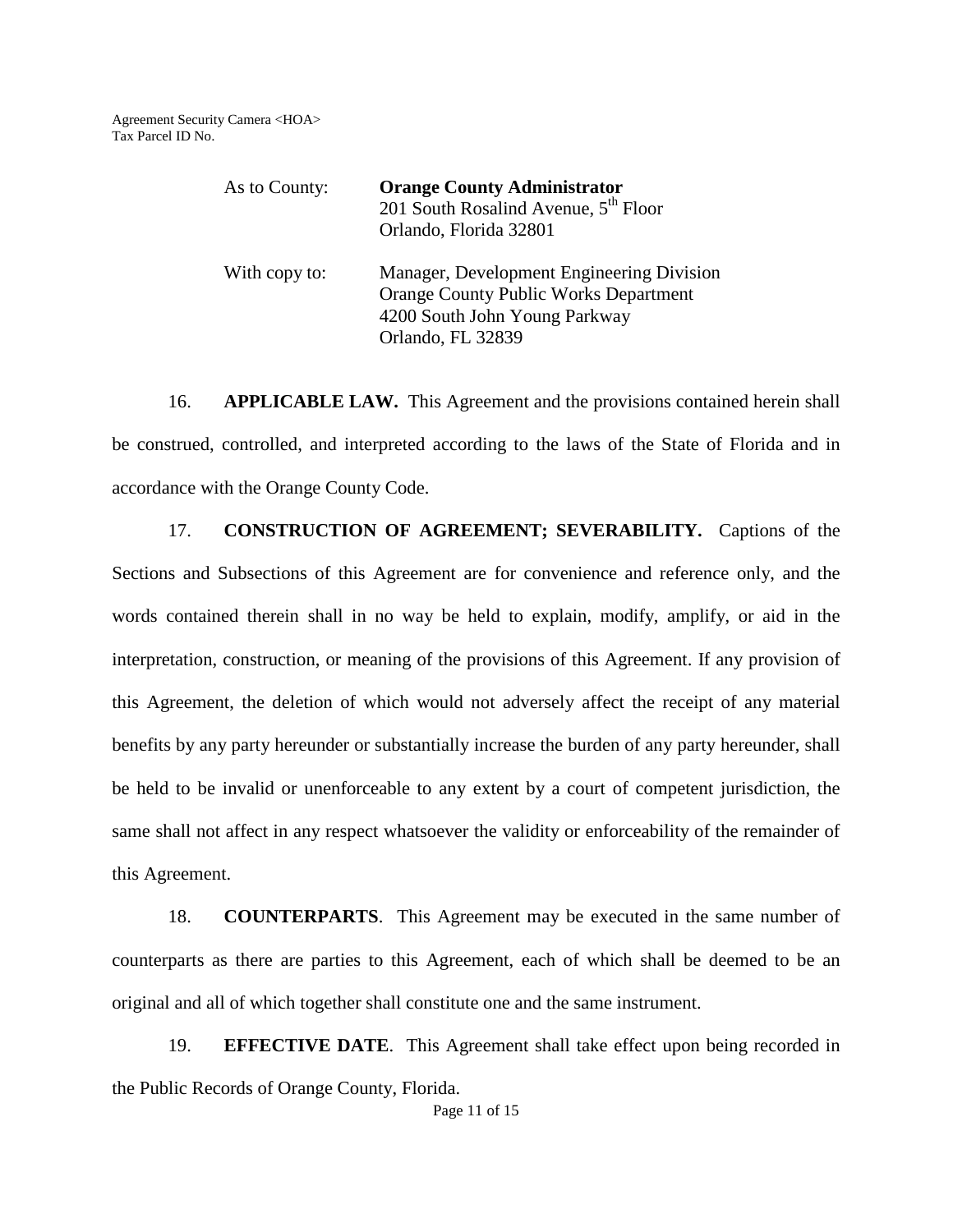**IN WITNESS WHEREOF**, the parties have caused this Agreement to be duly executed

by their respective duly authorized representatives on the dates set forth below.

# **COUNTY**

ORANGE COUNTY, FLORIDA By: Board of County Commissioners

By: \_\_\_\_\_\_\_\_\_\_\_\_\_\_\_\_\_\_\_\_\_\_\_\_\_\_

 **Jerry L. Demings**  Orange County Mayor

Date:

ATTEST: Phil Diamond, CPA, County Comptroller As Clerk of the Board of County Commissioners

By: \_\_\_\_\_\_\_\_\_\_\_\_\_\_\_\_\_\_\_\_\_\_\_\_\_\_\_\_\_\_

Deputy Clerk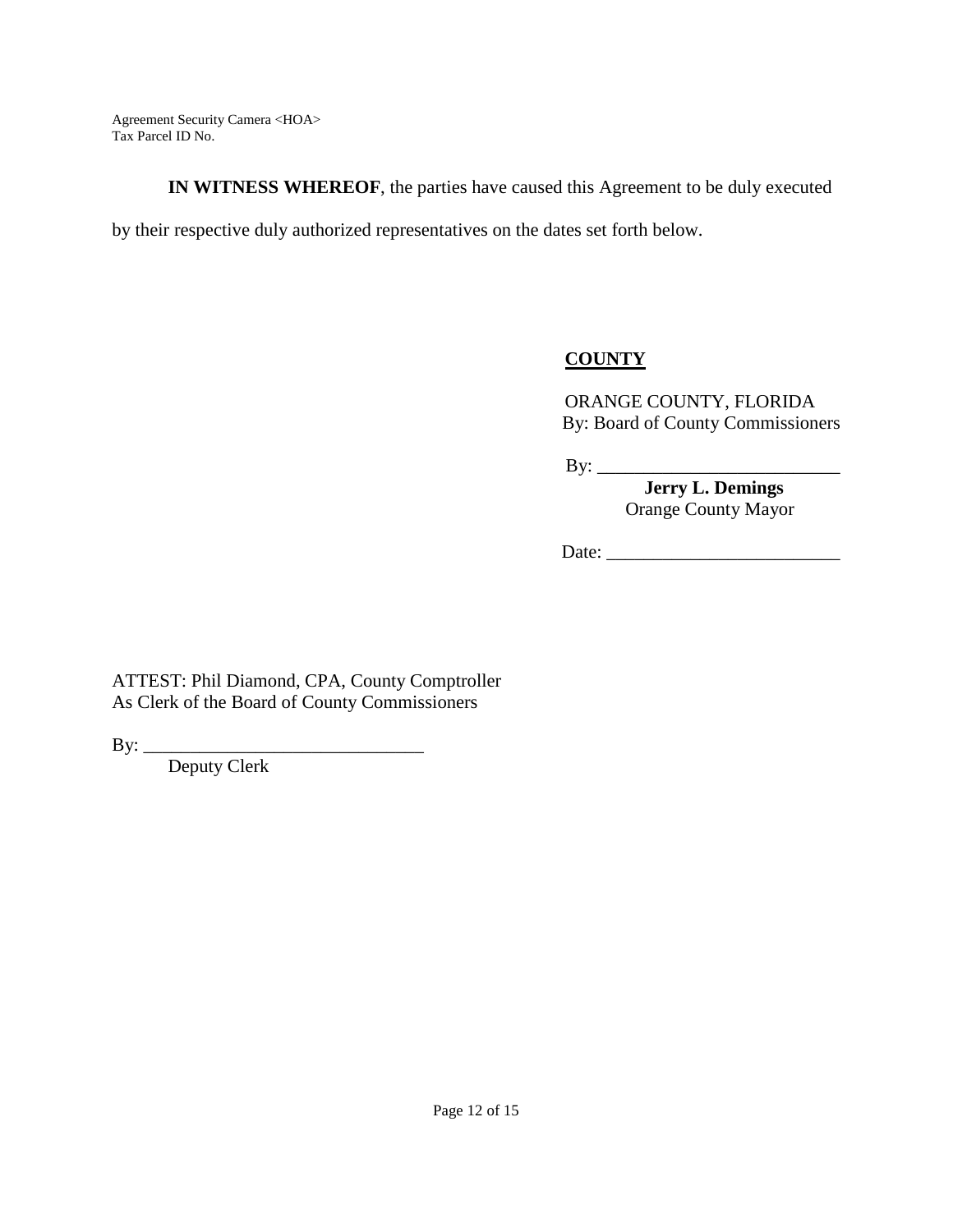#### **ASSOCIATION**

<NAME OF HOA> Homeowners' Association, Inc.

| B۱<br>- |  |
|---------|--|
|         |  |

| <b>Print Name:</b> |  |
|--------------------|--|
|--------------------|--|

Title: \_\_\_\_\_\_\_\_\_\_\_\_\_\_\_\_\_\_\_\_\_\_\_\_\_\_\_\_\_\_

WITNESS: WITNESS:

Print Name: \_\_\_\_\_\_\_\_\_\_\_\_\_\_\_\_\_\_\_\_\_ Print Name:

\_\_\_\_\_\_\_\_\_\_\_\_\_\_\_\_\_\_\_\_\_\_\_\_\_\_\_\_\_\_\_

# **STATE OF \_\_\_\_\_\_\_\_\_\_\_\_\_\_\_\_\_\_\_\_ COUNTY OF \_\_\_\_\_\_\_\_\_\_\_\_\_\_\_\_\_\_**

The foregoing instrument was acknowledged before me **by means of physical presence / online notarization**, this **(date)** by **(name of officer or agent)**, **(title of officer or agent)** of **(name of corporation acknowledging)**, a **(state or place of incorporation)** corporation, on behalf of the corporation, who is personally known to me or has produced **(type of identification)**, as identification.

> \_\_\_\_\_\_\_\_\_\_\_\_\_\_\_\_\_\_\_\_\_\_\_\_\_\_\_\_\_\_\_\_\_\_\_\_\_ Signature of person taking acknowledgement Name typed, printed or stamped: Tittle or rank**: \_\_\_\_\_\_\_\_\_\_\_\_\_\_\_\_\_\_\_\_\_\_\_\_**

> > Page 13 of 15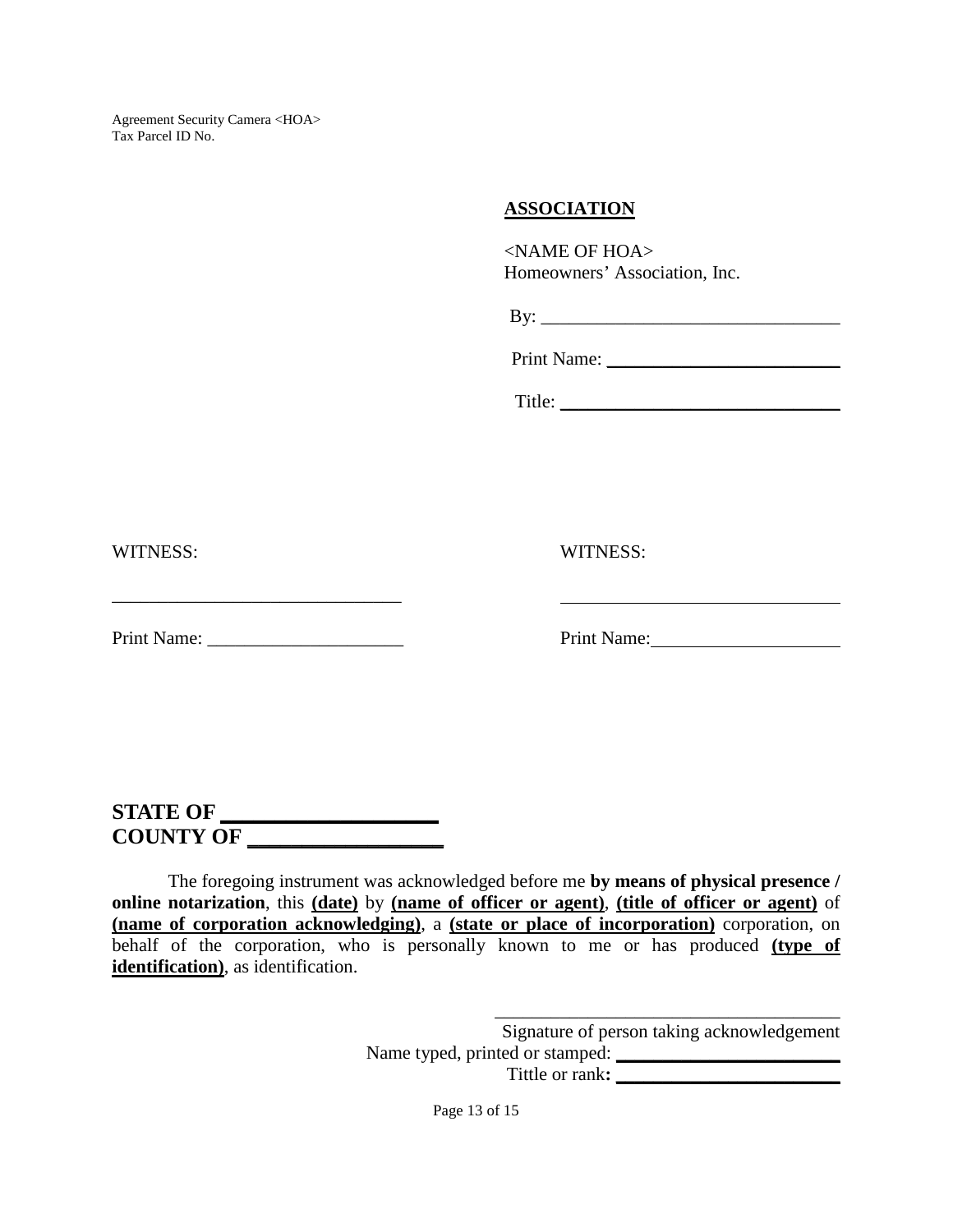# **EXHIBIT "A"**

Legal description of Subdivision

(See attached **\_\_** page(s))